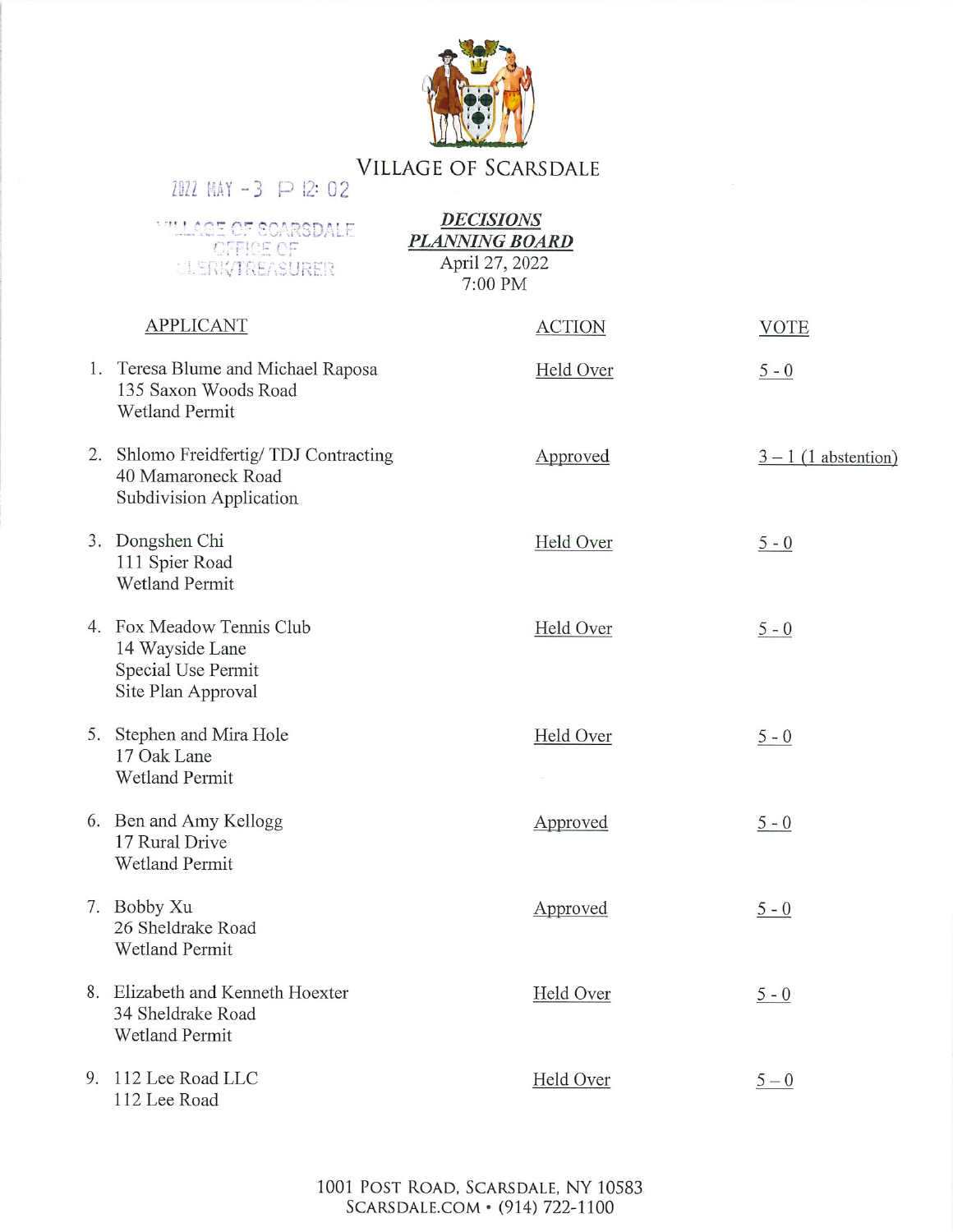Subdivision Application

Drogtwine  $\ddot{\phantom{0}}$ 

Greg Cutler, AICP, Village Planner<br>5/3/2022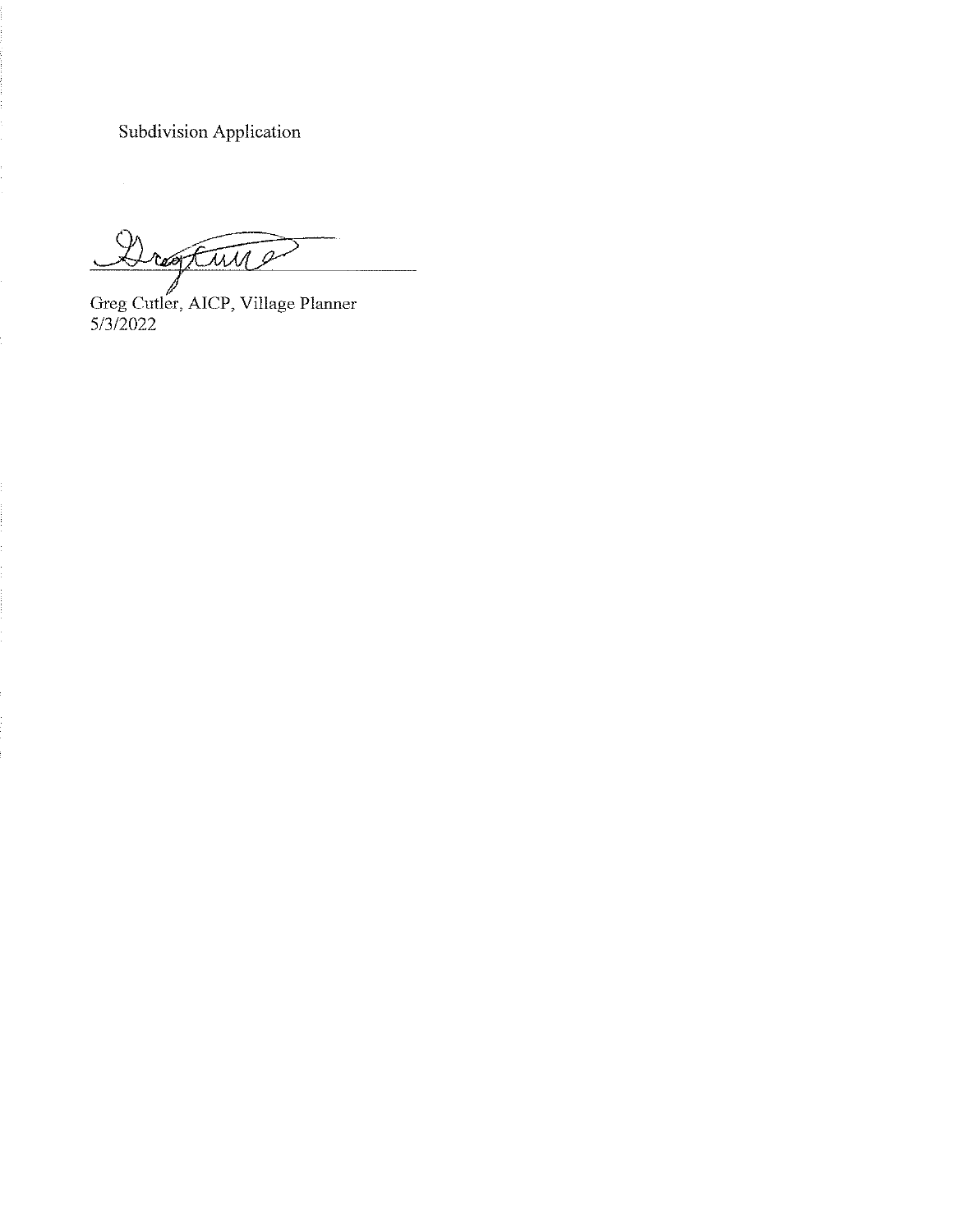

## **LEGAL NOTICE PUBLIC HEARING PLANNING BOARD VILLAGE OF SCARSDALE**

**NOTICE IS HEREBY GIVEN** that a Public Hearing will be held by the Planning Board of the Village of Scarsdale via **Zoom Video Conference** on **Wednesday, April 27, 2022** at **7:00** p.m. **The meeting will be held in Rutherford Hall in Village Hall, 1001 Post Road, Scarsdale, NY 10583 unless the Governor extends the COVID-19 Disaster emergency (Executive Order 11), in which case it will be held via Zoom video conference. Please check the Village Calendar at [Scarsdale.com](http://scarsdale.com/) the week of the meeting for confirmation of the status**. The Planning Board will consider the following:

- 1. The application of Teresa Blume and Michael Raposa for Wetland Permit approval for regulated activities within the wetlands buffer and controlled area at 135 Saxon Woods Road, identified on the Village tax map as Sec. 20, Blk. 1, Lot 7A.
- 2. The application of Shlomo Freidfertig for a two-lot subdivision, pursuant to Chapter 77 of the Village Code, at 40 Mamaroneck Road, identified on the Village tax map as Sec. 14, Blk. 4, Lot 25.
- 3. The application of Dongshen Chi for Wetland Permit approval for regulated activities within the wetlands buffer and controlled area at 111 Spier Road, identified on the Village tax map as Sec. 19, Blk. 1, Lot 374A.
- 4. The application of Fox Meadow Tennis Club for a Special Use Permit, pursuant to Chapter 310-89 of the Village Code, and Site Plan approval to add lighting to 3 tennis courts at 14 Wayside Lane, identified on the Village tax map as Sec. 3, Blk. 3, Lots 2 and 91.
- 5. **ADJOURNED** The application of Stephen and Mira Hole for Wetland Permit approval for regulated activities within the wetlands controlled area at 17 Oak Lane, identified on the Village tax map as Sec. 4 Blk. 1, Lot 192.
- 6. The application of Ben and Amy Kellogg for Wetland Permit approval for regulated activities within the wetlands controlled area at 17 Rural Drive, identified on the Village tax map as Sec. 22, Blk. 19, Lot 44.
- 7. The application of Bobby Xu for Wetland Permit approval for regulated activities within the wetlands controlled area at 26 Sheldrake Road, identified on the Village tax map as Sec. 17, Blk. 1, Lot 35.